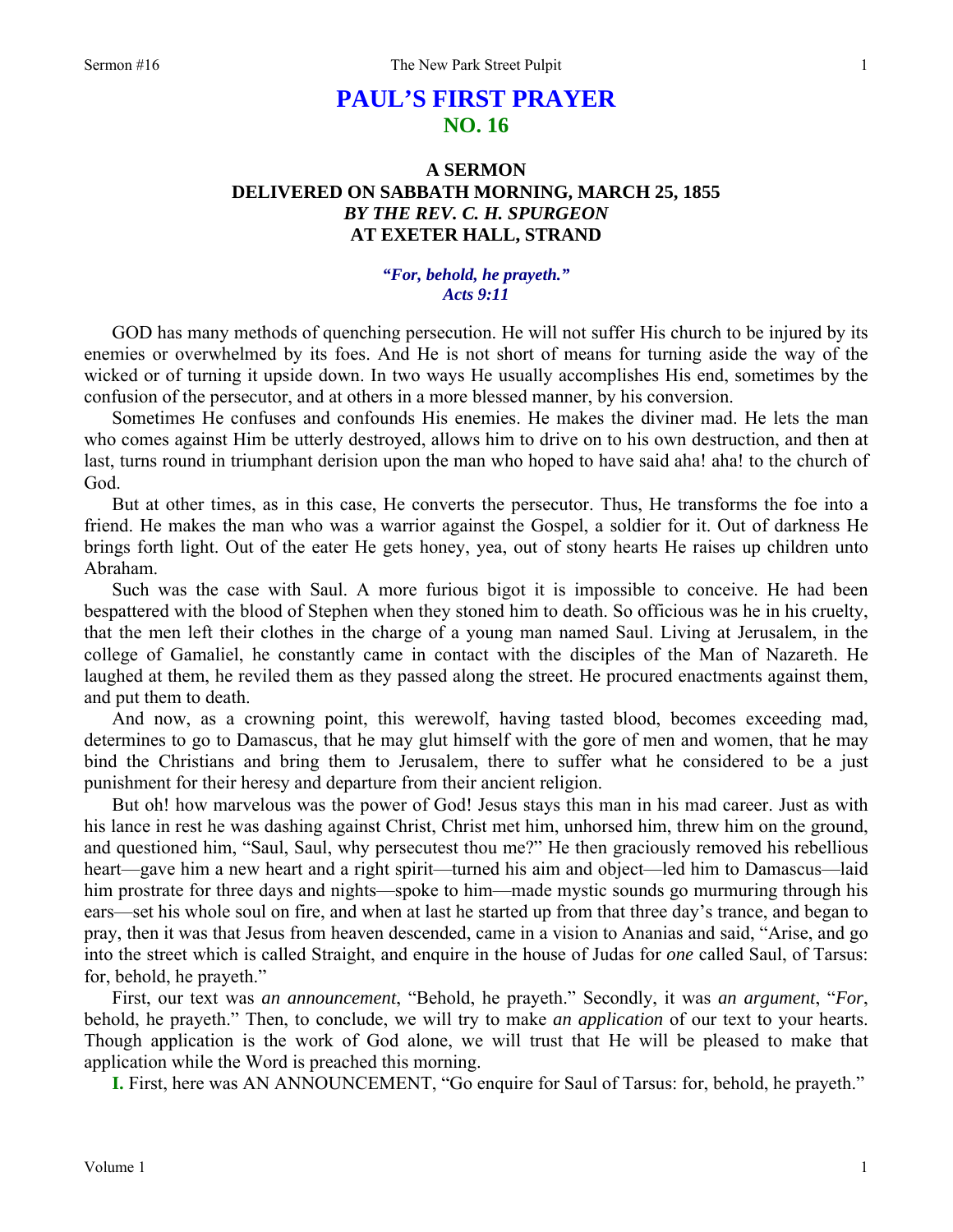Without any preface, let me say that this was the announcement of a fact which was noticed in heaven, which was joyous to the angels, which was astonishing to Ananias, and which was a novelty to Saul himself.

It was the announcement of *a fact which was noticed in heaven.* Poor Saul had been led to cry for mercy, and the moment he began to pray, God began to hear. Do you not notice, in reading the chapter, what attention God paid to Saul? He knew the street where he lived, "Go to the street that is called *Straight.*" He knew the house where he resided, "Enquire at the *house of Judas*." He knew his name. It was *Saul.* He knew the place where he came from, "Enquire for Saul of *Tarsus*." And He knew that he had prayed. "Behold, *he prayeth.*"

Oh! it is a glorious fact that prayers are noticed in heaven. The poor broken-hearted sinner climbing up to his chamber, bends his knee, but can only utter his wailing in the language of sighs and tears. Lo! that groan has made all the harps of heaven thrill with music. That tear has been caught by God and put into the lachrymatory of heaven, to be perpetually preserved.

The suppliant, whose fears prevent his words, will be well-understood by the Most High. He may only shed one hasty tear, but "prayer is the falling of a tear." Tears are the diamonds of heaven, sighs are a part of the music of JEHOVAH'S throne. For though prayers be

#### *"The simplest form of speech That infant lips can try;"*

so are they likewise, the

### *"Sublimest strains that reach The Majesty on high."*

Let me dilate on this thought a moment. Prayers are noticed in heaven. Oh! I know what is the case with many of you. You think, "If I turn to God, if I seek Him, surely I am so inconsiderable a being, so guilty and vile, that it cannot be imagined He would take any notice of me."

My friends, harbor no such heathenish ideas. Our God is no God who sits in one perpetual dream, nor does He clothe Himself in such thick darkness that He cannot see. He is not like Baal, who hears not. True, He may not regard battles. He cares not for the pomp and pageantry of kings. He listens not to the swell of martial music. He regards not the triumph and pride of man, but wherever there is a heart big with sorrow, wherever there is an eye suffused with tears, wherever there is a lip quivering with agony, wherever there is a deep groan, or a penitential sigh, the ear of JEHOVAH is wide open. He marks it down in the registry of His memory. He puts our prayers, like rose leaves, between the pages of His book of remembrance. And when the volume is opened at last, there shall be a precious fragrance springing up therefrom.

Oh! poor sinner of the blackest and vilest character, your prayers are heard and even now God has said of you, "Behold, he prayeth." Where was it—in a barn? Where was it—in the closet? Was it at your bedside this morning or in this hall? Are you now glancing your eye to heaven? Speak, poor heart. Did I hear your lips just now mutter out, "God have mercy on me, a sinner"?

I tell you, sinner, there is one thing which does outstrip the telegraph. You know we can now send a message and receive an answer in a few moments. But I read of something in the Bible more swift than the electric fluid. "Before they call I will answer, and while they are speaking I will hear." So then, poor sinner, you are noticed, yea, you are heard by Him that sits on the throne.

Again, this was the announcement of *a fact joyous to heaven.* Our text is prefaced with, "Behold," for, doubtless, our Savior Himself regarded it with joy. Once only do we read of a smile resting on the countenance of Jesus, when lifting up His eyes to heaven, He exclaimed, "I thank you, O Father, Lord of heaven and earth, because thou hast hid these things from the wise and prudent, and hast revealed them unto babes: even so, Father; for so it seemed good in thy sight."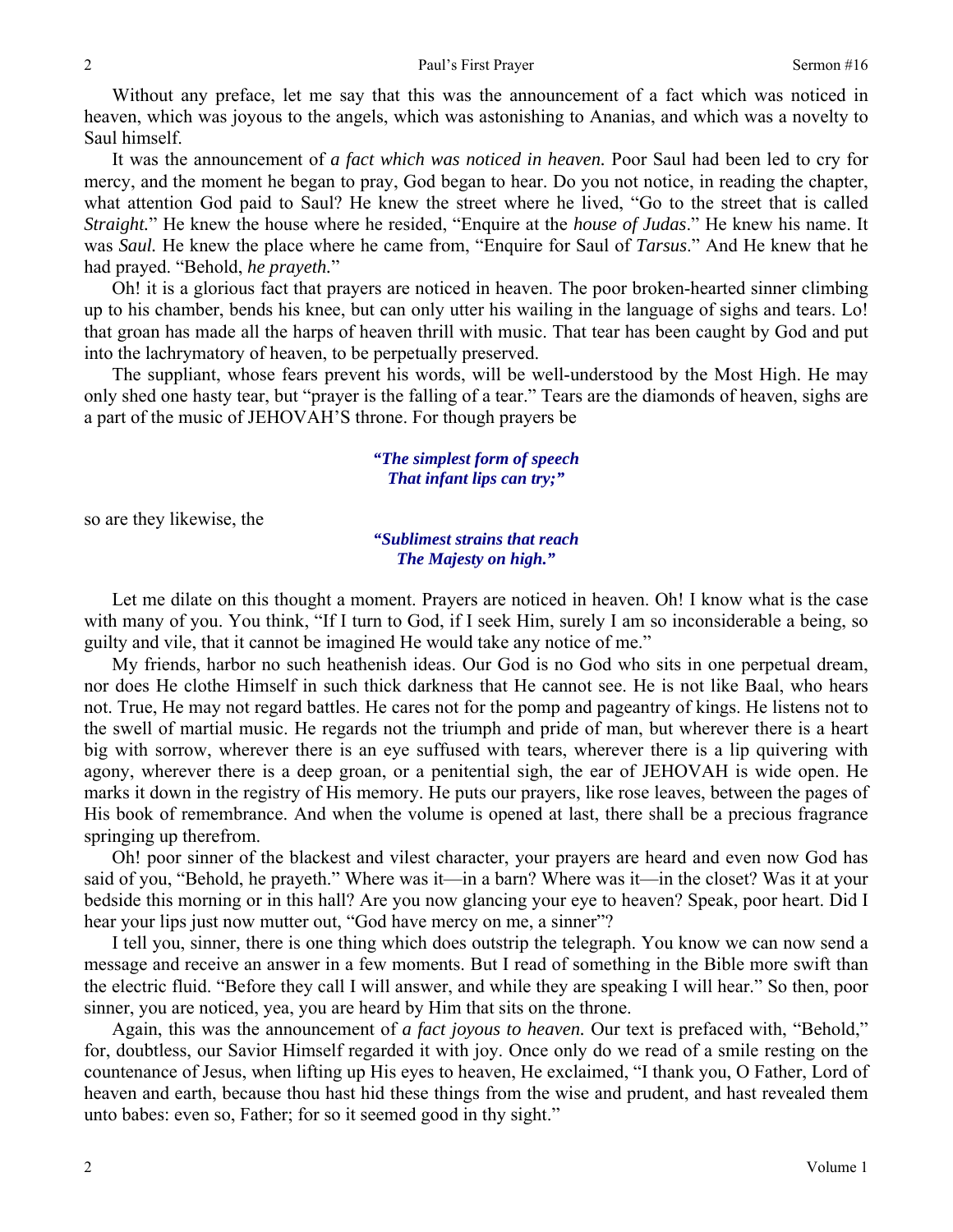#### Sermon #16 Paul's First Prayer

The Shepherd of our souls rejoices in the vision of His sheep securely folded, He triumphs in spirit when He brings a wanderer home. I conceive that when He spoke these words to Ananias, one of the smiles of paradise must have shone from His eyes. "Behold," I have won the heart of My enemy. I have saved My persecutor, even now he is bending the knee at My footstool, "Behold, he prayeth." Jesus Himself led the song, rejoicing over the new convert with singing. Jesus Christ was glad and rejoiced more over that lost sheep than over ninety and nine that went not astray.

And angels rejoiced, too. Why, when one of God's elect is born, angels stand around his cradle. He grows up and runs into sin—angels follow him, tracking him all his way. They gaze with sorrow upon his many wanderings. The fair Peri drops a tear whene'er that loved one sins. Presently the man is brought under the sound of the Gospel. The angel says, "Behold, he begins to hear.*"* He waits a little while, the Word sinks into his heart, a tear runs down his cheek, and at last he cries from his inmost soul, "God have mercy upon me!"

See! The angel claps his wings, up he flies to heaven and says, "Brethren angels, listen to me, 'Behold, he prayeth.'" Then they set heaven's bells ringing. They have a jubilee in glory. Again they shout with gladsome voices, for verily I tell you, "There is joy in heaven among the angels of God over one sinner that repenteth." They watch us till we pray and when we pray, they say, "Behold, he prayeth."

Moreover, my dear friends, there may be other spirits in heaven that rejoice, besides the angels. Those persons are our friends who have gone before us. I have not many relations in heaven, but I have one whom I dearly love, who, I doubt not, often prayed for me. For she nursed me when I was a child and brought me up during part of my infancy, and now she sits before the throne in glory—suddenly snatched away.

I fancy she looked upon her darling grandson, and as she saw him in the ways of sin, of vice, and folly, she could not look with sorrow, for there are no tears in the eyes of glorified ones. She could not look with regret, because they cannot know such a feeling before the throne of God. But ah! that moment when by sovereign grace, I was constrained to pray, when all alone I bent my knee and wrestled, methinks I see her as she said, "Behold, he prayeth. Behold, he prayeth." Oh! I can picture her countenance. She seemed to have two heavens for a moment, a double bliss, a heaven in me as well as in herself—when she could say, "Behold, he prayeth."

Ah! young man, there is your mother walking the golden streets. She is looking down upon you this hour. She nursed you, on her breast you lay when but a child, and she consecrated you to Jesus Christ. From heaven, she has been watching you with that intense anxiety which is compatible with happiness. This morning she is looking upon you.

What say you, young man? Does Christ by His Spirit say in your heart, "Come unto Me"? Do you drop the tear of repentance? Methinks I see your mother as she cries, "Behold, he prayeth." Once more she bends before the throne of God and says, "I thank You, O Thou ever gracious one, that he who was my child on earth, has now become *Your* child in light."

But if there is one in heaven who has more joy than another over the conversion of a sinner, it is a minister, one of God's true ministers. Oh, my hearers, you little think how God's true ministers do love your souls. Perhaps you think it is easy work to stand here and preach to you. God knows, if that were all, it were easy work, but when we think that when we speak to you, your salvation or damnation, in some measure, depends upon what we say—when we reflect that if we are unfaithful watchmen, your blood will God require at our hands—oh, good God, when I reflect that I have preached to thousands in my lifetime, many thousands, and have perhaps said many things I ought not to have said, it startles me, it makes me shake and tremble. Luther said he could face his enemies, but could not go up his pulpit stairs without his knees knocking together. Preaching is not child's play, it is not a thing to be done without labor and anxiety. It is solemn work. It is awful work, if you view it in its relation to eternity.

Ah! how God's minister prays for you! If you might have listened under the eaves of his chamber window, you would have heard him groaning every Sunday night over his sermons because he had not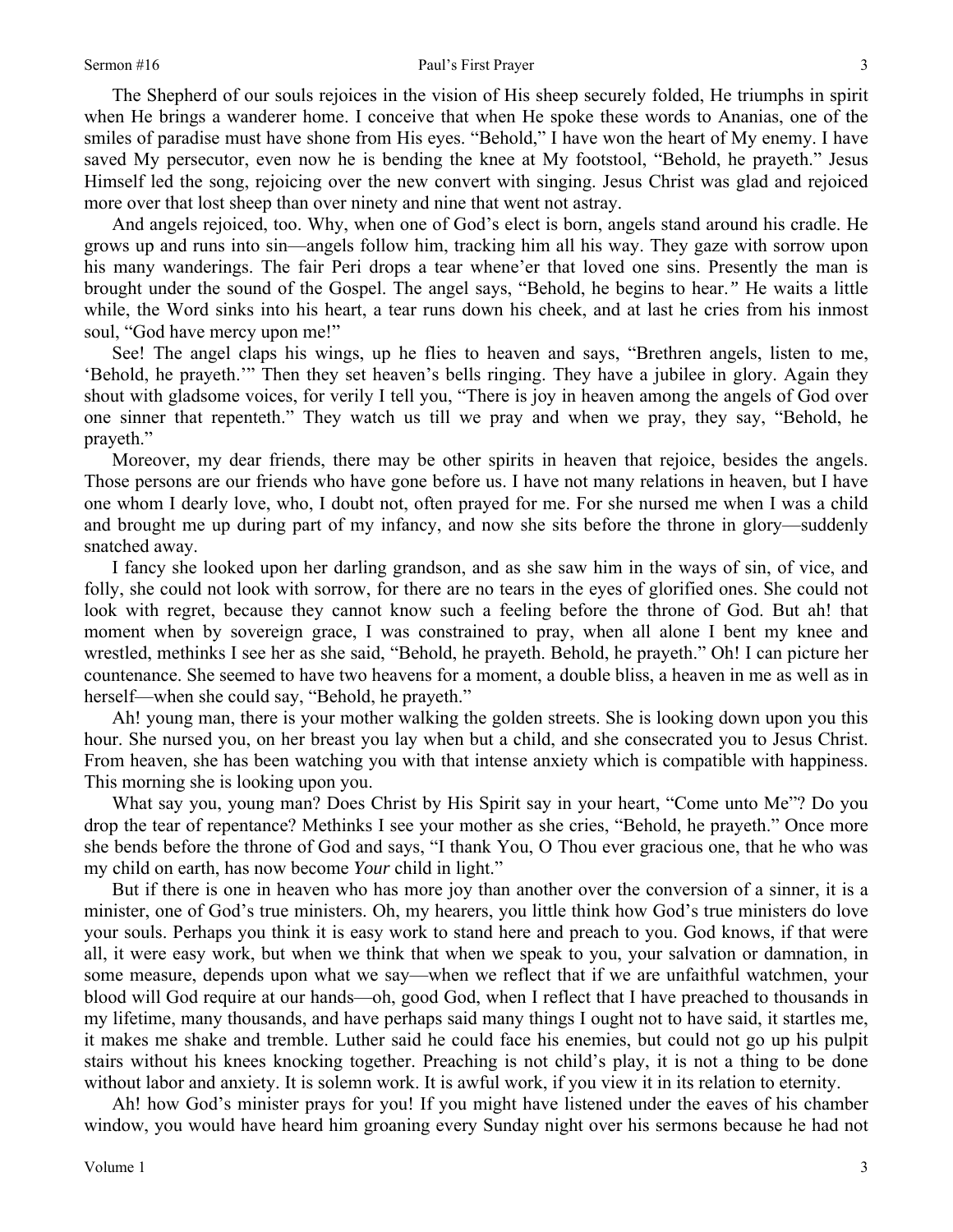spoken with more effect, you would have heard him pleading with God, "Who hath believed our report? To whom is the arm of the LORD revealed?" Ah, when he observes you, from his rest in heaven—when he sees you praying, how he will clap his hands and say, "Behold, the child You have given me! Behold, he prays." I am sure when we see one brought to know the Lord, we feel very much like one who has saved a fellow-creature from being drowned.

There is a poor man in the flood. He is going down, he is sinking. He must be drowned. But I spring in, grasp him firmly, lift him on the shore, and lay him on the ground. The physician comes. He looks at him, he puts his hand upon him and says, "I am afraid he is dead." We apply all the means in our power, we do what we can to restore life. I feel I have been that man's deliverer and oh, how I stoop down and put my ear beside his mouth! At last, I say, "He breathes! He breathes!" What pleasure there is in that thought! He breathes. There is life still.

So when we find a man praying, we shout—he breathes. He is not dead. He is alive. For while a man prays, he is not dead in trespasses and sins, but is brought to life, is quickened by the power of the Spirit. "Behold, he prayeth." This was joyful news in heaven, as well as being noticed by God.

Then in the next place, this was *an event most astonishing to men.* Ananias lifted up both his hands in amazement. "O my Lord, I should have thought anybody would pray but that man! Is it possible!" I do not know how it is with other ministers, but sometimes I look upon such and such individuals in the congregation and I say, "Well, they are very hopeful. I think I shall have them. I trust there is a work going on and hope soon to hear them tell what the Lord has done for their souls."

Soon, perhaps, I see nothing of them and miss them altogether. But instead thereof, my good Master sends me one of whom I had no hope—an outcast, a drunkard, a reprobate, to the praise of the glory of His grace. Then I lift up my hands in astonishment, thinking, "I should have thought of anybody rather than you."

I remember a circumstance which occurred a little while ago. There was a poor man about sixty years old. He had been a rough sailor, one of the worst men in the village. It was his custom to drink and he seemed to be delighted when he was cursing and swearing. He came into the chapel, however, one Sabbath-day, when one nearly related to me was preaching from the text concerning Jesus weeping over Jerusalem.

And the poor man thought, "What! Did Jesus Christ ever weep over such a wretch as I am?" He thought he was too bad for Christ to care for him. At last he came to the minister and said, "Sir, sixty years have I been sailing under the colors of the devil. It is time I should have a new owner. I want to scuttle the old ship and sink her altogether. Then I shall have a new one and I shall sail under the colors of Prince Immanuel."

Ever since that moment, that man has been a praying character, walking before God in all sincerity. Yet he was the very last man you would have thought of. Somehow God does choose the last men. He does not care for the diamond, but He picks up the pebble stones, for He is able, out of "stones, to raise up children unto Abraham." God is more wise than the chemist. He not only refines gold, but He transmutes base metal into precious jewels. He takes the filthiest and the vilest and fashions them into glorious beings, makes them saints, whereas they have been sinners and sanctifies them, whereas they have been unholy.

The conversion of Saul was a strange thing. But beloved, was it stranger than that you and I should have been Christians? Let me ask you if anybody had told you, a few years ago, that you would belong to a church and be numbered with the children of God, what would you have said? "Stuff and nonsense! I am not one of your canting Methodists. I am not going to have any religion. I love to think and do as I like."

Did not you and I say so? and how on earth did we get here? When we look at the change that has passed over us, it appears like a dream. God has left many in our families who were better than we were, and why has He chosen us? Oh! is it not strange? might we not lift up our hands in astonishment, as Ananias did, and say, "Behold, behold, behold, it is a miracle on earth, a wonder in heaven?"

4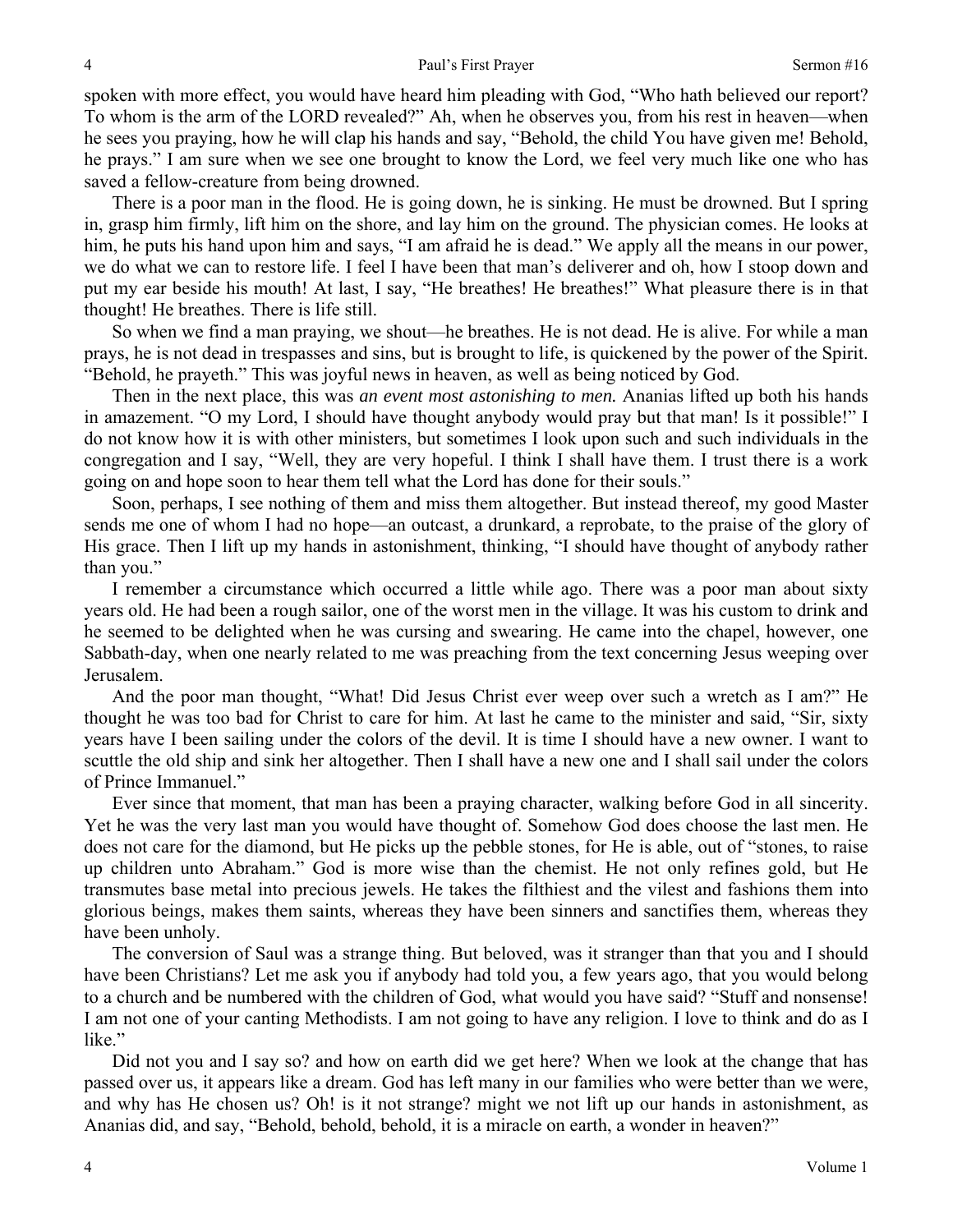The last thing I have to say here, is this—*this fact was a novelty to Saul himself.* "Behold, he prayeth." What is there novel in that? Saul used to go up to the temple twice a day, at the hour of prayer. If you could have accompanied him, you would have heard him speak beautifully, in words like these, "Lord, I thank thee I am not as other men are; I am not an extortioner, nor a publican; I fast twice in the week and give tithes of all I possess," and so on. Oh! you might have found him pouring out a fine oration before the throne of God. And yet it says, "Behold, he prayeth." What! Had he never prayed before? No, never. All he had ever done before went for nothing, it was not prayer.

I have heard of an old gentleman who was taught, when a child, to pray, "Pray God bless my father and mother," and he kept on praying the same thing for seventy years, when his parents were both dead. After that it pleased God, in His infinite mercy, to touch his heart and he was led to see that, notwithstanding his constancy to his forms, he had not been praying at all. He often said his prayers, but never prayed.

So it was with Saul. He had pronounced his lofty orations, but they were all good for nothing. He had prayed his long prayers for a pretense. It had all been a failure. Now comes a true petition and it is said, "Behold, he prayeth."

Do you see that man trying to obtain a hearing from his Maker? How he stands! He speaks Latin and blank verse before the Almighty's throne, but God sits in calm indifference paying no attention. Then the man tries a different style, procures a book and bending his knee again, prays in a delightful form the best old prayer that could ever be put together, but the Most High disregards his empty formalities.

At last the poor creature throws the book away, forgets his blank verse and says, "O Lord, hear, for Christ's sake." "Hear him," says God, "I have heard him." There is the mercy you have sought. One hearty prayer is better than ten thousand forms. One prayer coming from the soul is better than a myriad cold readings.

As for prayers that spring from the mouth and head only, God abhors them. He loves those that come deep from the heart. Perhaps I would be impudent if I were to say that there are hundreds here this morning who never prayed once in their lives. There are some of you who never did. There is one young man over there, who told his parents when he left them, that he should always go through his form of prayer every morning and night. But he is ashamed and he has left it off.

Well, young man, what will you do when you come to die? Will you have "the watchword at the gates of death"? Will you "enter heaven by prayer"? No, you will not. You will be driven from God's presence and be cast away.

**II.** Secondly, we have here AN ARGUMENT.

*"For*, behold, he is praying." It was an argument, first of all, *for Ananias' safety.* Poor Ananias was afraid to go to Saul. He thought it was very much like stepping into a lion's den. "If I go to his house," he thought, "the moment he sees me, he will take me to Jerusalem at once, for I am one of Christ's disciples. I dare not go." God says, "Behold, he prayeth." "Well," says Ananias, "that is enough for me. If he is a praying man, he will not hurt me. If he is a man of real devotion, I am safe."

Be sure you may always trust a praying man. I do not know how it is, but even ungodly men always pay reverence to a sincere Christian. A master likes to have a praying servant after all, if he does not regard religion himself, he likes to have a pious servant, and he will trust him rather than any other. True, there are some of your professedly praying people who have not a bit of prayer in them. But whenever you find a really praying man, trust him with untold gold. For if he really prays, you need not be afraid of him. He who communes with God in secret, may be trusted in public. I always feel safe with a man who is a visitor to the mercy seat.

I have heard an anecdote of two gentlemen traveling together, somewhere in Switzerland. Presently they came into the midst of the forests, and you know the gloomy tales the people tell about the inns there, how dangerous it is to lodge in them. One of them, an infidel, said to the other, who was a Christian, "I don't like stopping here at all, it is very dangerous indeed." "Well," said the other, "let us try."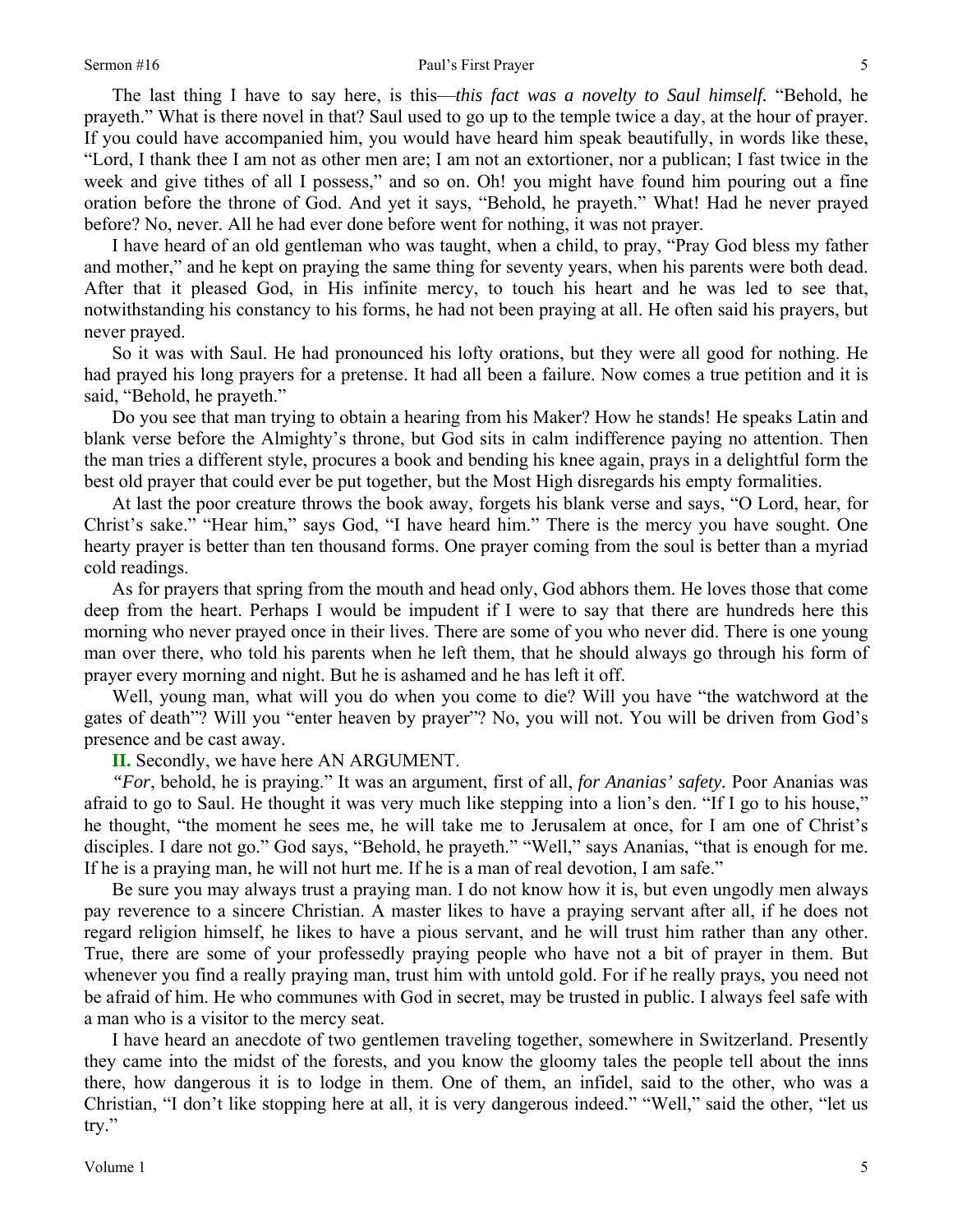So they went into a house, but it looked so suspicious that neither of them liked it. And they thought they would prefer being at home in England. Presently the landlord said, "Gentlemen, I always read and pray with my family before going to bed. Will you allow me to do so tonight?" "Yes," they said, with the greatest pleasure. When they went upstairs, the infidel said, "I am not at all afraid now." "Why?" said the Christian. "Because our host has prayed." "Oh!" said the other, "then it seems, after all, you think something of religion, because a man prays, you can go to sleep in his house."

And it was marvelous how both of them did sleep. Sweet dreams they had, for they felt that where the house had been roofed by prayer and walled with devotion, there could not be found a man living that would commit an injury to them. This, then, was an argument to Ananias that he might go with safety to Saul's house.

But more than this. Here was *an argument for Paul's sincerity.* Secret prayer is one of the best tests of sincere religion. If Jesus had said to Ananias, "Behold, he preacheth," Ananias would have said, "*that*  he may do and yet be a deceiver." If he had said, "He is gone to a meeting of the church," Ananias would have said, "He may enter there as a wolf in sheep's clothing." But when He said, "Behold, he prayeth," that was argument enough.

A young person comes and tells me about what he has felt and what he has been doing. At last I say, "Kneel down and pray." "I would much rather not." "Never mind, you shall." Down he falls on his knees, he has hardly a word to say. He begins groaning and crying, and there he stays on his knees till at last he stammers out, "Lord have mercy upon me a sinner. I am the greatest of sinners. Have mercy upon me!"

Then I am a little more satisfied and I say, "I did not mind all your talk, I wanted your prayers." But oh! if I could trace him home, if I could see him go and pray alone, then I would feel sure. For he who prays in private is a real Christian. The mere reading of a book of daily devotion will not prove you a child of God. If you pray in private, then you have a sincere religion.

A little religion, if sincere, is better than mountains of pretense. Home piety is the best piety. Praying will make you leave off sinning or sinning will make you leave off praying. Prayer in the heart proves the reality of conversion. A man may be sincere, but sincerely wrong. Paul was sincerely right. "Behold, he prayeth," was the best argument that his religion was right.

If anyone should ask me for an epitome of the Christian religion, I would say it is in that one word, "prayer." If I should be asked, "What will take in the whole of Christian experience?" I should answer, "Prayer." A man must have been convinced of sin before he can pray. He must have had some hope that there was mercy for him before he can pray. In fact, all the Christian virtues are locked up in that word, *prayer*. Do but tell me you are a man of prayer and I will reply at once, "Sir, I have no doubt of the reality, as well as of the sincerity, of your religion."

But one more thought and I will leave this subject. *It was a proof of this man's election*, for you read directly afterwards, "Behold, he is a chosen vessel." I often find people troubling themselves about the doctrine of election. Every now and then I get a letter from somebody or other taking me to task for preaching election. All the answer I can give is, "There it is in the Bible. Go and ask my Master why He put it there. I cannot help it. I am only a serving man and I tell you the message from above. If I were a footman, I should not alter my master's message at the door. I happen to be an ambassador of heaven and I dare not alter the message I have received. If it is wrong, send up to headquarters. There it is and I cannot alter it."

This much let me say in explanation. Some say, "How can I discover whether I am God's elect? I am afraid I am not God's elect." Do you pray? If it can be said, "Behold, he prayeth," it can also be said, "Behold, he is a chosen vessel." Have you faith? If so, you are elect. Those are the marks of election. If you have none of these you have no grounds for concluding that you belong to the peculiar people of God.

Have you a desire to believe? Have you a wish to love Christ? Have you the millionth part of a desire to come to Christ? And is it a practical desire? Does it lead you to offer earnest, tearful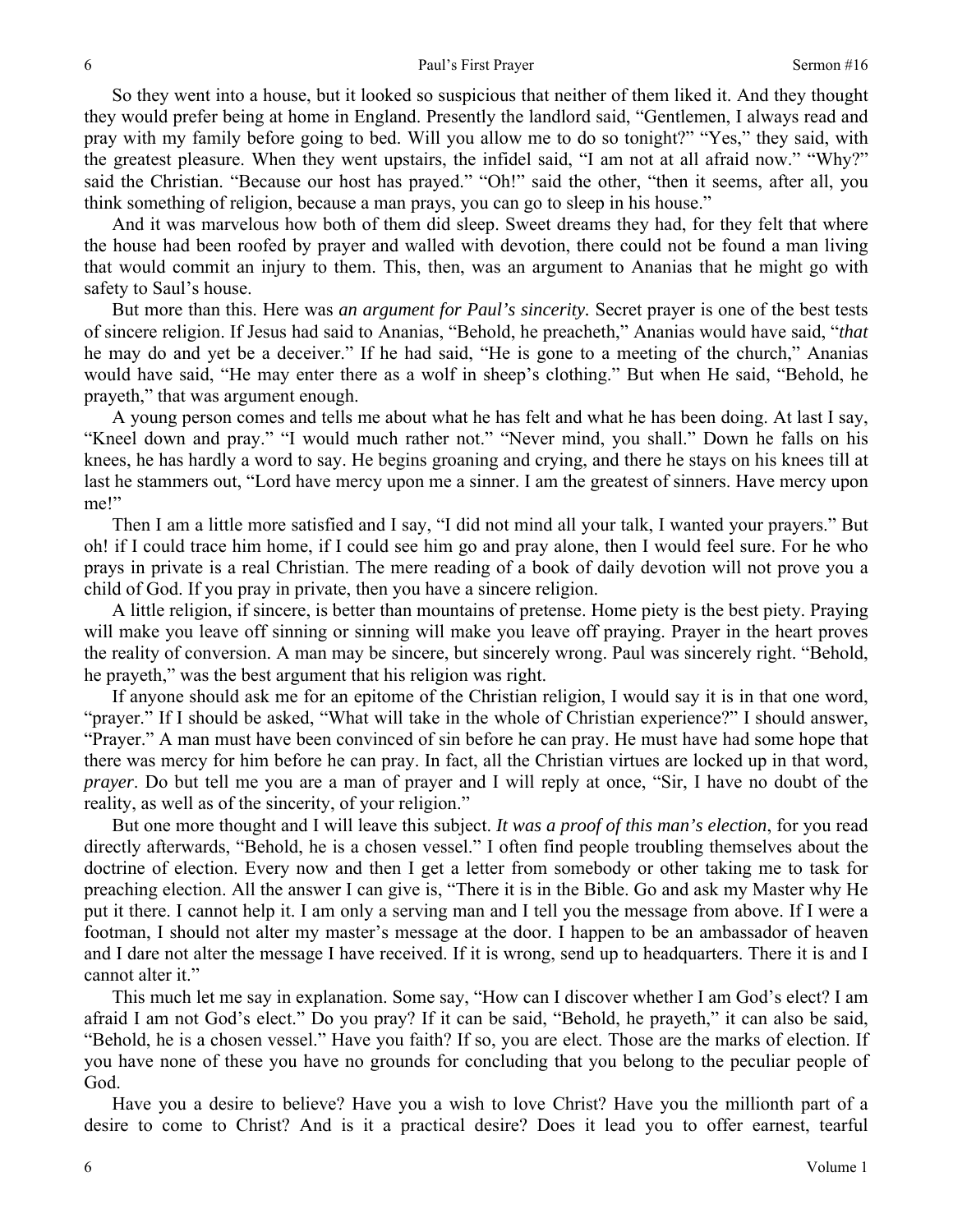supplication? If so, never be afraid of non-election. For whoever prays with sincerity was ordained of God before the foundation of the world that he should be holy and without blame before Christ in love.

**III.** Now for the APPLICATION.

A word or two with you, my dear friends, before I send you away this morning. I regret that I cannot better enter into the subject, but my glorious Master requires of each of us according to what we have, not according to what we have not. I am deeply conscious that I fail in urging home the truth so solemnly as I ought. Nevertheless, "my work is with God and my judgment with my God," and the last day shall reveal that my error lay in judgment, but not in sincere affection for souls.

First, allow me to address the children of God. Do you not see, my dear brethren, that the best mark of our being sons of God is to be found in our devotion? "Behold, he prayeth." Well then, does it not follow, as a natural consequence, that the more we are found in prayer, the brighter will our evidences be?

Perhaps you have lost your evidence this morning. You do not know whether you are a child of God or not. I will tell you where you lost your confidence—you lost it in your closet. Whenever a Christian backslides, his wandering commences in his closet. I speak what I have felt. I have often gone back from God—never so as to fall finally, I know, but I have often lost that sweet savor of His love which I once enjoyed. I have had to cry,

> *"Those peaceful hours I once enjoyed. How sweet their memory still! But they have left an aching void! The world can never fill."*

I have gone up to God's house to preach, without either fire or energy. I have read the Bible and there has been no light upon it. I have tried to have communion with God, but all has been a failure. Shall I tell where that commenced? It commenced in my closet. I had ceased, in a measure, to pray. Here I stand and do confess my faults. I do acknowledge that whene'er I depart from God it is there it does begin.

Oh Christians, would you be happy? Be much in prayer. Would you be victorious? Be much in prayer.

> *"Restraining prayer, we cease to fight; Prayer makes the Christian's armour bright."*

Mrs. Berry used to say, "I would not be hired out of my closet for a thousand worlds." Mr. Jay said, "If the twelve apostles were living near you and you had access to them, if this communion drew you from the closet, they would prove a real injury to your souls." Prayer is the ship which brings home the richest freight. It is the soil which yields the most abundant harvest.

Brother, when you rise in the morning, your business so presses, that with a hurried word or two, down you go into the world. And at night, jaded and tired, you give God the last end of the day. The consequence is that you have no communion with Him.

The reason we have not more true religion now is because we have not more prayer. Sirs, I have no opinion of the churches of the present day that do not pray. I go from chapel to chapel in this metropolis and I see pretty good congregations. But I go to their prayer meetings on a week evening and I see a dozen persons. Can God bless us? Can He pour out His Spirit upon us while such things as these exist? He could, but it would not be according to the order of His dispensation, for He says, "When Zion travails, she brings forth children."

Go to your churches and chapels with this thought that you want more prayer. Many of you have no business here this morning. You ought to be in your own places of worship. I do not want to steal away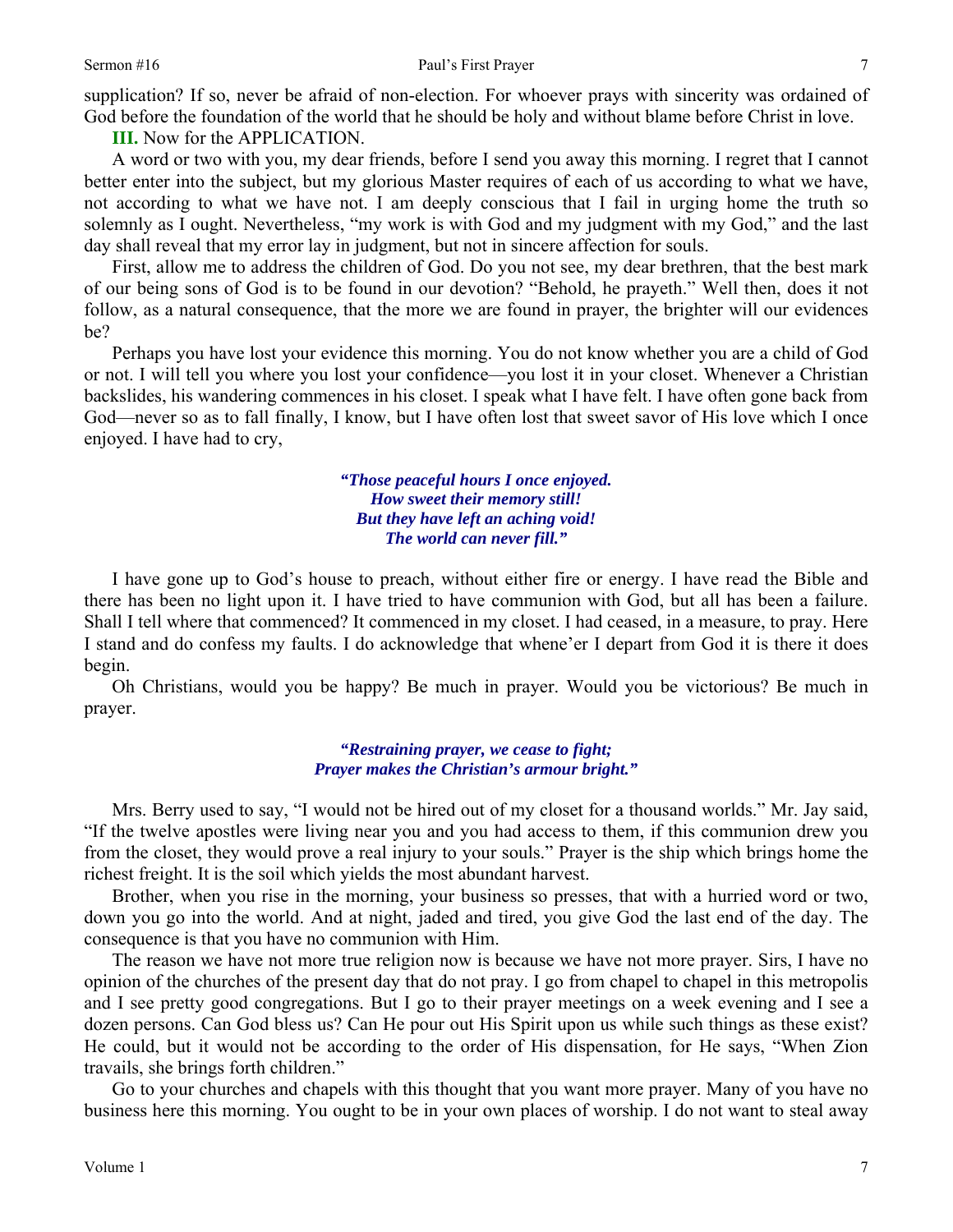the people from other chapels. There are enough to hear me without them. But though you have sinned this morning, hear while you are here, as much to your profit as possible.

Go home and say to your minister, "Sir, we must have more prayer." Urge the people to more prayer. Have a prayer meeting, even if you have it all to yourself. And if you are asked how many were present, you can say, "Four." "Four! how so?" "Why, there was myself, and God the Father, God the Son, and God the Holy Ghost, and we have had a rich and real communion together."

We must have an outpouring of real devotion or else what is to become of many of our churches? Oh! may God awaken us all and stir us up to pray, for when we pray, we shall be victorious. I should like to take you, this morning, as Samson did the foxes, tie the firebrands of prayer to you, and send you in among the shocks of corn till you burn the whole up. I should like to make a conflagration by my words and set all the churches on fire till the whole has smoked like a sacrifice to God's throne.

If you pray, you have proof that you are a Christian. The less you pray, the less reason have you to believe your Christianity. And if you have neglected to pray altogether, then you have ceased to breathe and you may be afraid that you never did breathe at all.

And now my last word is to the ungodly. Oh, sirs! I could fain wish myself anywhere but here. For if it be solemn work to address the godly, how much more when I come to deal with you? We fear lest on the one hand, we should so speak to you as to make you trust in your own strength. While on the other hand, we tremble lest we should lull you into the sleep of sloth and security.

I believe most of us feel some difficulty as to the most fit manner to preach to you—not that we doubt but that the Gospel is to be preached—but our desire is so to do it that we may win your souls. I feel like a watchman, who, while guarding a city, is oppressed with sleep. How earnestly does he strive to arouse himself, while infirmity would overcome him. The remembrance of his responsibility bestirs him. His is not lack of *will*, but of power. And so I hope all the watchmen of the Lord are anxious to be faithful, while at the same time they know their imperfection.

Truly the minister of Christ will feel like the old keeper of Eddystone lighthouse. Life was failing fast, but summoning all his strength, he crept round once more to trim the lights before he died. O may the Holy Spirit enable us to keep the beacon fire blazing, to warn you of the rocks, shoals, and quicksands which surround you, and may we ever guide you to Jesus, and not to free-will or creature merit.

If my friends knew how anxiously I have sought divine direction in the important matter of preaching to sinners, they would not feel as some of them do, when they fancy I address them wrongly. I want to do as God bids me and if He tells me to speak to the dry bones and they shall live, I must do it, even if it does not please others. Otherwise I should be condemned in my own conscience and condemned of God.

Now with all the solemnity that man can summon, let me say that a prayerless soul is a Christless soul. As the Lord lives, you who never prayed are without God, without hope, and strangers from the commonwealth of Israel. You who never know what a groan is or a falling tear, are destitute of vital godliness. Let me ask you, sirs, whether you have ever thought in what an awful state you are? You are far from God and therefore God is angry with you. For "God is angry with the wicked every day."

Oh! sinner, lift your eyes and behold the frowning countenance of God, for He is angry with you. And I beseech you, as you love yourselves, just for one moment contemplate what will become of you, if living as you are you should at last die without prayer. Don't think that one prayer on your deathbed will save you. Deathbed prayer is a deathbed farce generally and passes for nothing. It is a coin that will not ring in heaven, but is stamped by hypocrisy and made of base metal. Take heed, sirs. Let me ask you, if you have never prayed, what will you do? It were a good thing for you if death were an eternal sleep. But it is not. If you find yourself in hell, oh, the racks and pains!

But I will not harrow up your feelings by attempting to describe them. May God grant you never may feel the torments of the lost. Only conceive that poor wretch in the flames who is saying, "Oh for one drop of water to cool my parched tongue!" See how his tongue hangs from between his blistered

8